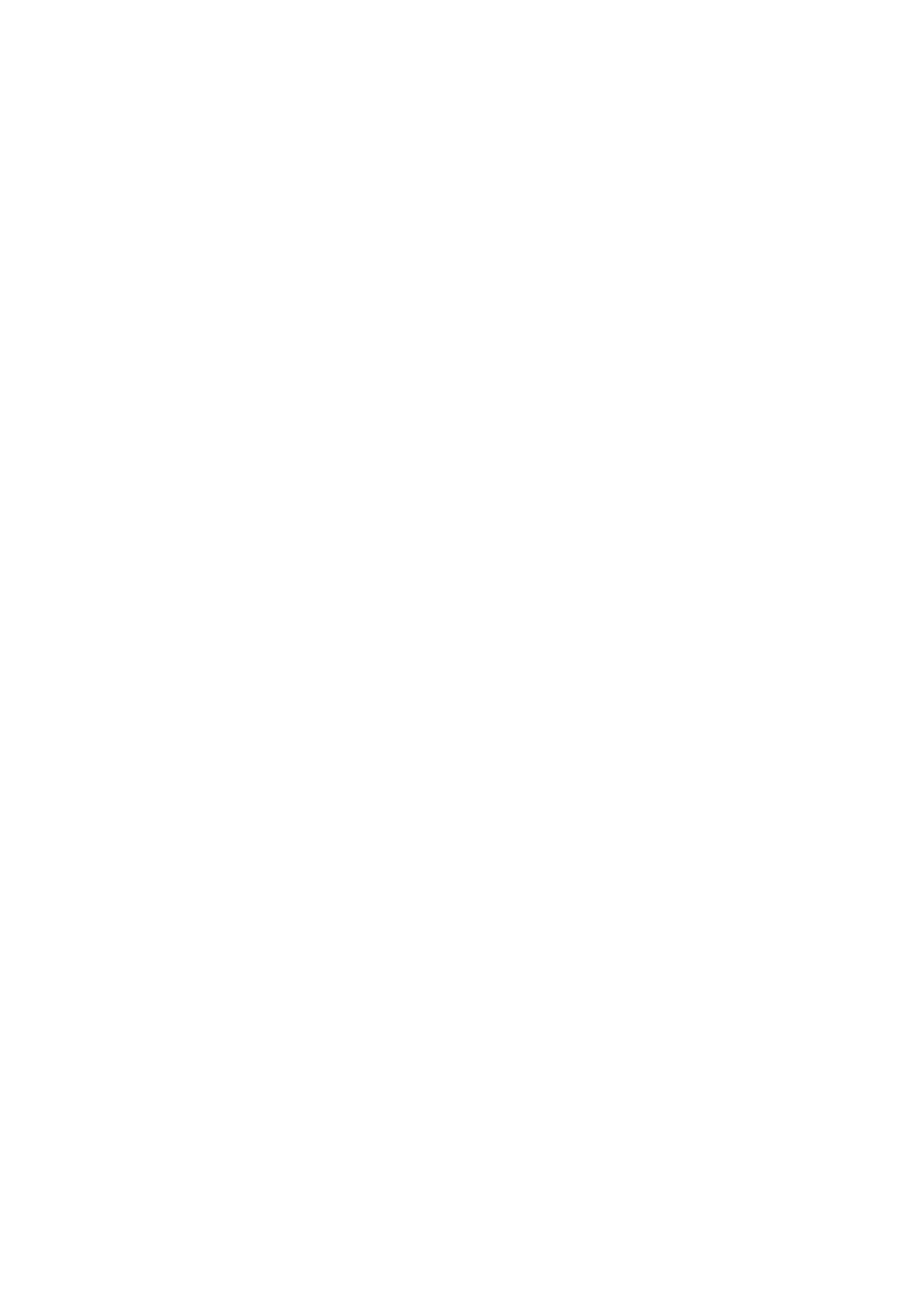Statutory Document No. 2018/0120



*Road Traffic Regulation Act 1985*

# **BOROUGH OF DOUGLAS OFF-STREET PARKING PLACES (AMENDMENT) ORDER 2018**

*Laid before Tynwald: 15 May 2018 Coming into Operation: 1 April 2018*

Douglas Corporation, after complying with the requirements of paragraph 1 of Schedule 2<sup>1</sup> to the Road Traffic Regulation Act 1985, makes the following Order under sections 11 and 13 of that Act.

#### <span id="page-2-0"></span>**1 Title**

This Order is the Borough of Douglas Off-Street Parking Places (Amendment) Order 2018.

#### <span id="page-2-1"></span>**2 Commencement**

This Order comes into operation on 1 April 2018.

<span id="page-2-2"></span>**3 Amendments to the Borough of Douglas Off-Street Parking Places (No.2) Order 2017**

The Borough of Douglas Off-Street Parking Places (No.2) Order 2017<sup>2</sup> is amended in accordance with the Schedule.

<sup>1</sup> As required by section 14D of the Road Traffic Regulation Act 1985 <sup>2</sup> SD 2017/0312



 $\overline{a}$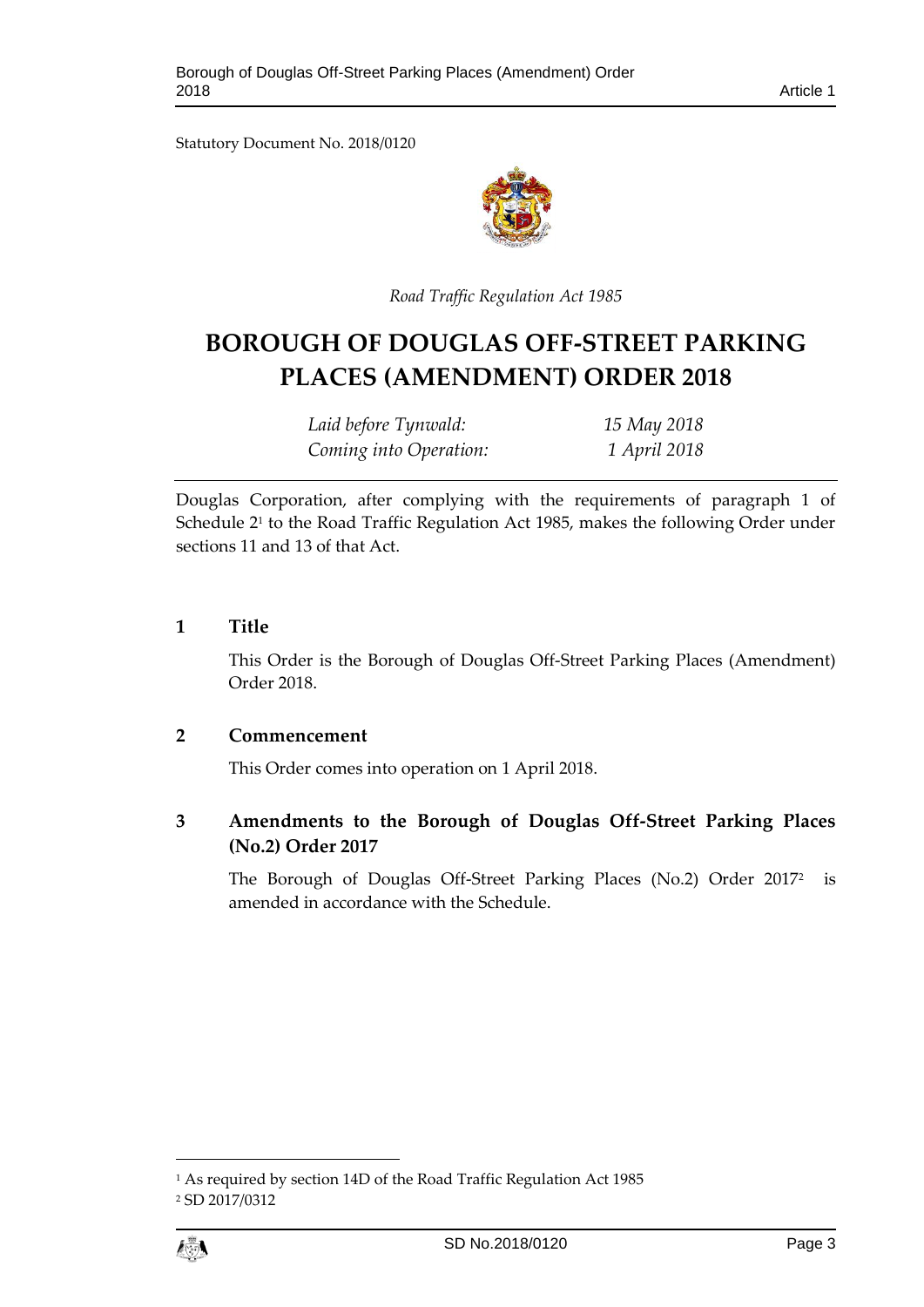#### **MADE29 MARCH 2018**

**D. A. M. PITTS** *Mayor* 

> **K. J. RICE** *Chief Executive*

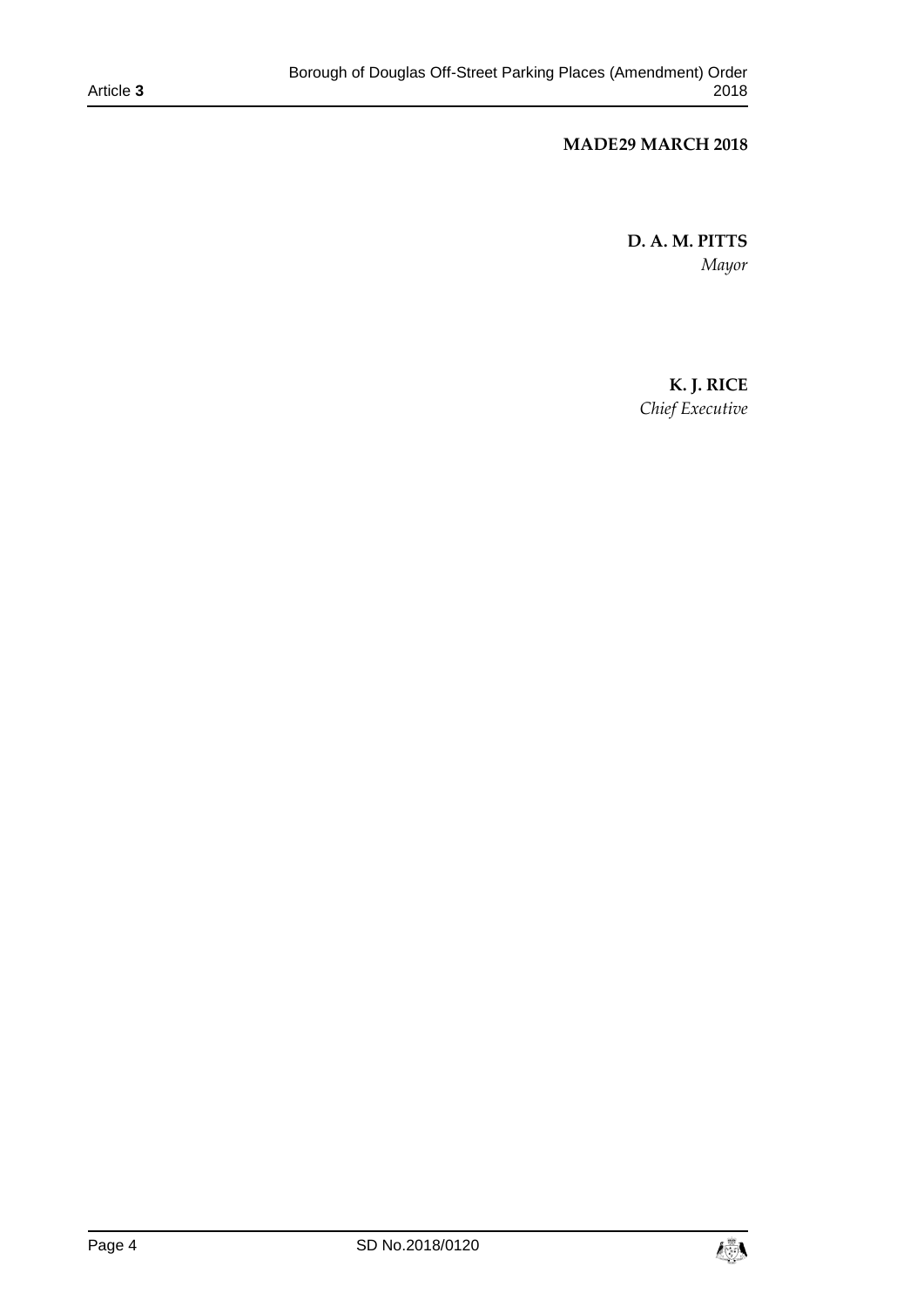#### **SCHEDULE**

### <span id="page-4-1"></span><span id="page-4-0"></span>**BOROUGH OF DOUGLAS OFF-STREET PARKING PLACES ORDER 2017 AMENDED**

#### **1 Article 3 amended**

In article 3 (Interpretation), after the definition of "charging hours" insert –

 $\textbf{K}^{\text{u}}$  **the Corporation"** or "Corporation" means Douglas Corporation;

#### **2 Article 5 amended**

After paragraph (17) of article 5 (Conditions of use of the parking place), insert —

> **(18) A driver of an electric vehicle who parks such a vehicle in a** parking bay specifically designed for electric vehicles must park in such a manner as to ensure the charging point on the vehicle is as close as reasonably possible to the charging point in the parking place so as to minimise trailing cables. $\boldsymbol{\mathsf{E}}$

### **3 Article 9 amended**

- (1) For paragraph (4) of article 9 (Amount of additional charge at the parking place), substitute —
	- **The circumstances are that**  $-$ 
		- (a) a non-electric vehicle is parked within a parking bay specially designed for an electric vehicle; or
		- (b) an electric vehicle is parked in a parking bay specifically designed for an electric vehicle in such a manner that the charging point on the vehicle is not as close as reasonably possible to the charging point in the parking place.  $\boldsymbol{\mathsf{D}}$

## **4 Schedule 2 amended**

For Schedule 2, substitute —

#### **« SCHEDULE 2**

AUTOMATIC NUMBER PLATE RECOGNITION – BARRIER CONTROLLED CAR PARKS Article 4(1)

|--|

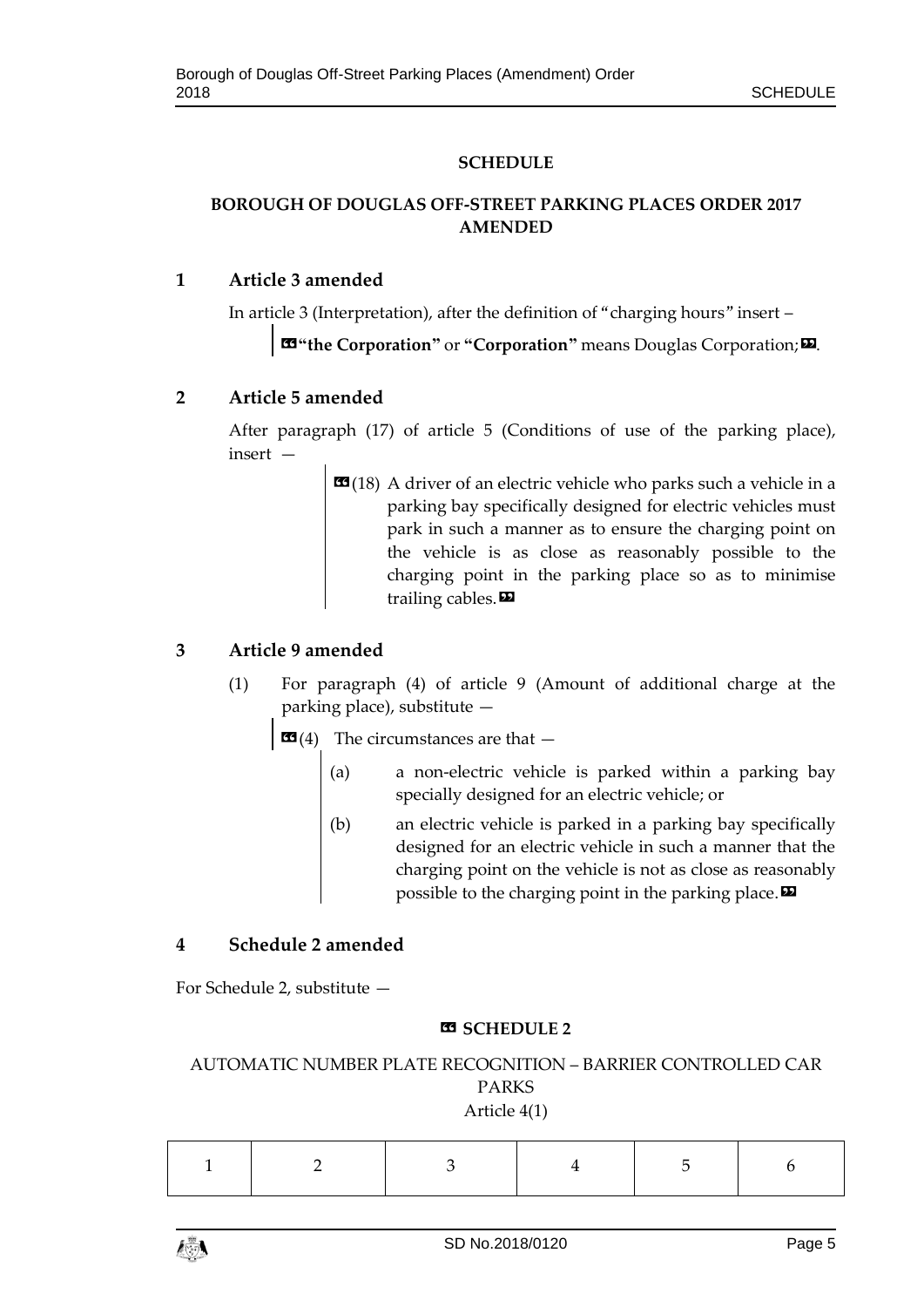| Parking<br>Place           | <b>Permitted class</b><br>of vehicle                                      | Type of<br>authorisation to<br>be displayed     | Days and<br>hours of<br>operation                                          | Maximum<br>period of<br>waiting | Scale of<br>charges                                                                                                                                                                                                                                                                                                  |
|----------------------------|---------------------------------------------------------------------------|-------------------------------------------------|----------------------------------------------------------------------------|---------------------------------|----------------------------------------------------------------------------------------------------------------------------------------------------------------------------------------------------------------------------------------------------------------------------------------------------------------------|
| Shaw's<br>Brow car<br>park | Motor cars, motor<br>cycles, and light<br>vans less than 2m<br>in height. | Parking permit on<br>levels 5 and 6             | All year                                                                   | No limit                        | £1467.10 plus<br>VAT per<br>annum.                                                                                                                                                                                                                                                                                   |
|                            |                                                                           | Nothing to be<br>displayed on<br>levels 3 and 4 | All year                                                                   | No limit                        | £224.20 plus<br>VAT per<br>annum for<br>Corporation<br>staff.                                                                                                                                                                                                                                                        |
|                            |                                                                           | Nothing to be<br>displayed on<br>levels 3 and 4 | Monday to<br>Saturday<br>(excluding<br>Bank Holidays)<br>$08.00 - 18.00$   | 24 hours                        | Levels 3 and 4<br>Up to 1 hour<br>£2.00;<br>Up to 2 hours<br>£2.70;<br>Up to 3 hours<br>£3.70;<br>Up to 4 hours<br>£4.00;<br>Up to 5 hours<br>£4.20<br>Up to 6 hours<br>£4.50;<br>Up to 7 hours<br>£5.50;<br>Up to 8 hours<br>£6.00<br>Up to 9 hours<br>£6.20<br>Up to 10<br>hours £6.40;<br>Over 10 hours<br>£6.50; |
|                            |                                                                           |                                                 | Monday to<br>Saturday<br>(excluding<br><b>Bank Holidays)</b><br>1800-08.00 | 24 Hours                        | Levels 3 and 4<br>70p per hour<br>(Maximum<br>£2.50)                                                                                                                                                                                                                                                                 |
|                            |                                                                           |                                                 | Sunday and<br><b>Bank Holidays</b>                                         | 24 Hours                        | Levels 3 and 4<br>No charge                                                                                                                                                                                                                                                                                          |

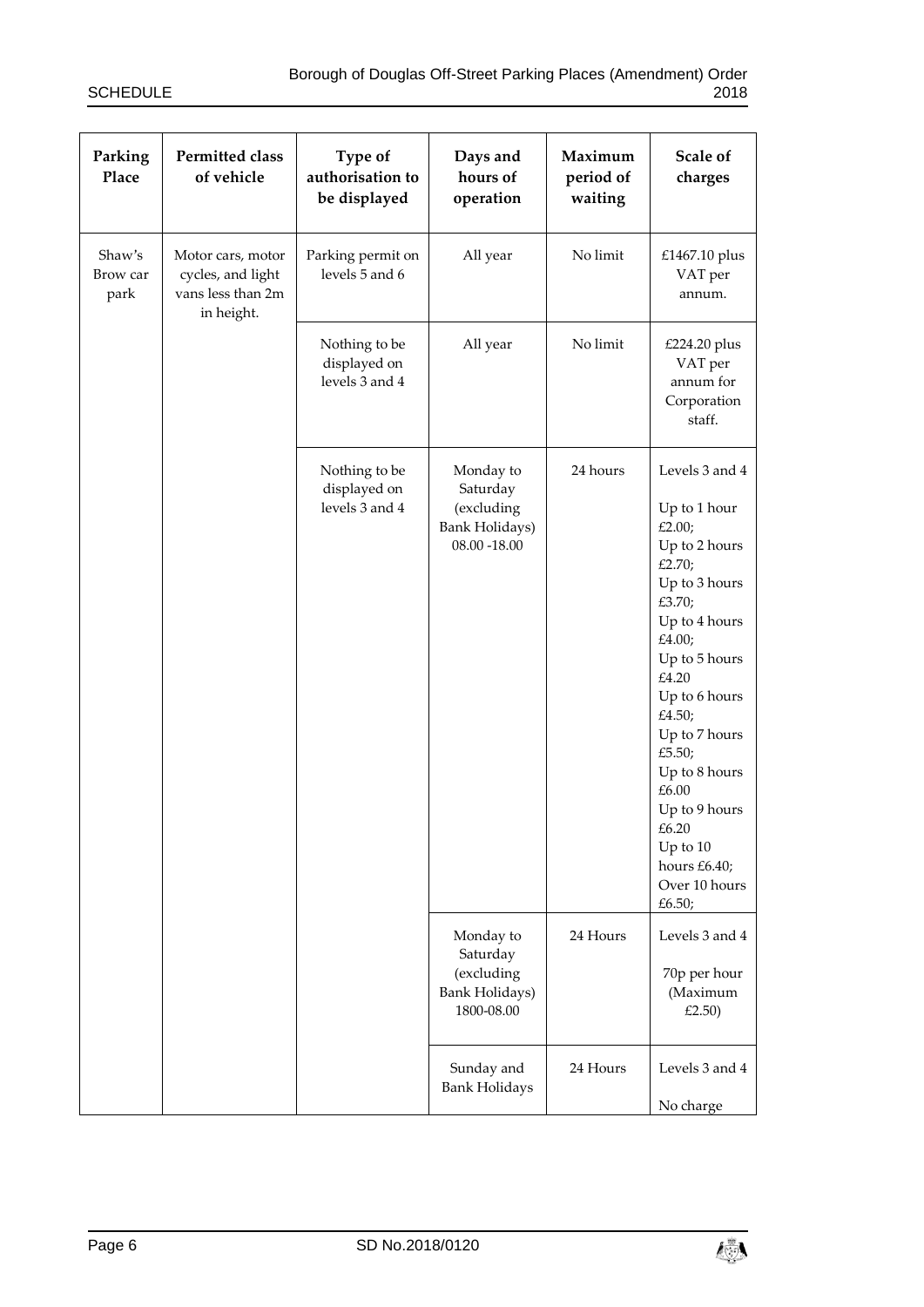|                               | Motor cars, motor<br>cycles, and light<br>vans less than 2m<br>in height. | Disabled person's<br>badge on levels 3<br>and 4 | Monday to<br>Saturday<br>(excluding<br><b>Bank Holidays)</b><br>$08.00 - 18.00$ | 24 Hours  | Up to 1 hour<br>no charge;<br>Up to 2 hours<br>£2.00;<br>Up to 3 hours<br>£2.70;<br>Up to 4 hours<br>£3.70<br>Up to 5 hours<br>£4.00<br>Up to 6 hours<br>£4.20<br>Up to 7 hours<br>£4.50;<br>Up to 8 hours<br>£5.50;<br>Up to 9 hours<br>£6.00<br>Up to 10<br>hours £6.20<br>Over 10 hours<br>£6.40          |
|-------------------------------|---------------------------------------------------------------------------|-------------------------------------------------|---------------------------------------------------------------------------------|-----------|--------------------------------------------------------------------------------------------------------------------------------------------------------------------------------------------------------------------------------------------------------------------------------------------------------------|
|                               |                                                                           |                                                 | Monday to<br>Saturday<br>(excluding<br><b>Bank Holidays)</b><br>1800-08.00      | 24 Hours  | 70p per hour<br>(Maximum<br>£2.50)                                                                                                                                                                                                                                                                           |
|                               |                                                                           |                                                 | Sunday and<br><b>Bank Holidays</b>                                              | 24 Hours  | No charge                                                                                                                                                                                                                                                                                                    |
| <b>Bottleneck</b><br>Car Park | Motor cars, motor<br>cycles, and light<br>vans.                           | Nothing to be<br>displayed.                     | Monday to<br>Saturday<br>(excluding<br><b>Bank Holidays)</b><br>$08.00 - 18.00$ | 120 Hours | £224.20 plus<br>VAT per<br>annum for<br>parking<br>permits for<br>Corporation<br>staff.<br>Up to 1 hour<br>£2.00;<br>Up to 2 hours<br>£2.70;<br>Up to 3 hours<br>£3.70;<br>Up to 4 hours<br>£4.00;<br>Up to 5 hours<br>£4.20<br>Up to 6 hours<br>£4.50;<br>Up to 7 hours<br>£5.50;<br>Up to 8 hours<br>£6.00 |

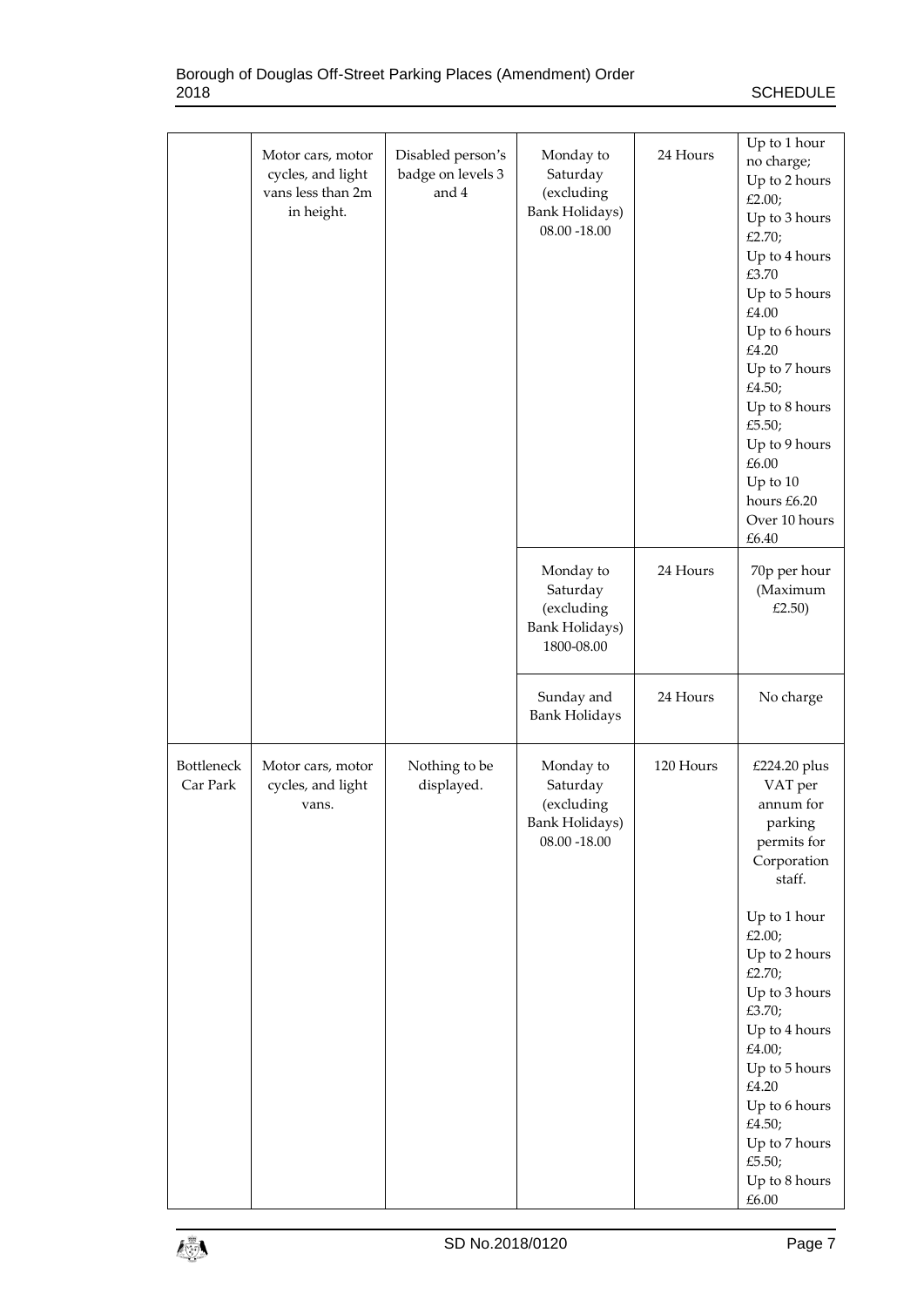|                                                 |                             |                                                                                 |           | Up to 9 hours<br>6.20<br>Up to 10<br>hours £6.40;<br>Over 10 hours<br>£6.50;                                                                                                                                                                                                                        |
|-------------------------------------------------|-----------------------------|---------------------------------------------------------------------------------|-----------|-----------------------------------------------------------------------------------------------------------------------------------------------------------------------------------------------------------------------------------------------------------------------------------------------------|
| Motor cars, motor<br>cycles, and light<br>vans. | Nothing to be<br>displayed. | Monday to<br>Saturday<br>(excluding<br><b>Bank Holidays)</b><br>1800-08.00      | 120 Hours | 70p per hour<br>(Maximum<br>£2.50)                                                                                                                                                                                                                                                                  |
| Motor cars, motor<br>cycles, and light<br>vans. | Nothing to be<br>displayed. | Sunday and<br><b>Bank Holidays</b>                                              | 120 Hours | No charge                                                                                                                                                                                                                                                                                           |
| Motor cars, motor<br>cycles, and light<br>vans. | Disabled person's<br>badge  | Monday to<br>Saturday<br>(excluding<br><b>Bank Holidays)</b><br>$08.00 - 18.00$ | 120 Hours | Up to 1 hour<br>no charge;<br>Up to 2 hours<br>£2.00;<br>Up to 3 hours<br>£2.70;<br>Up to 4 hours<br>£3.70<br>Up to 5 hours<br>£4.00<br>Up to 6 hours<br>£4.20<br>Up to 7 hours<br>£4.50;<br>Up to 8 hours<br>£5.50;<br>Up to 9 hours<br>£6.00<br>Up to 10<br>hours £6.20<br>Over 10 hours<br>£6.40 |
| Motor cars, motor<br>cycles, and light<br>vans. | Disabled person's<br>badge  | Monday to<br>Saturday<br>(excluding<br>Bank Holidays)<br>18.00-08.00            | 120 Hours | 70p per hour<br>(Maximum<br>£2.50)                                                                                                                                                                                                                                                                  |
| Motor cars, motor<br>cycles, and light<br>vans. | Disabled person's<br>badge  | Sunday and<br><b>Bank Holidays</b>                                              | 120 Hours | No charge                                                                                                                                                                                                                                                                                           |

»

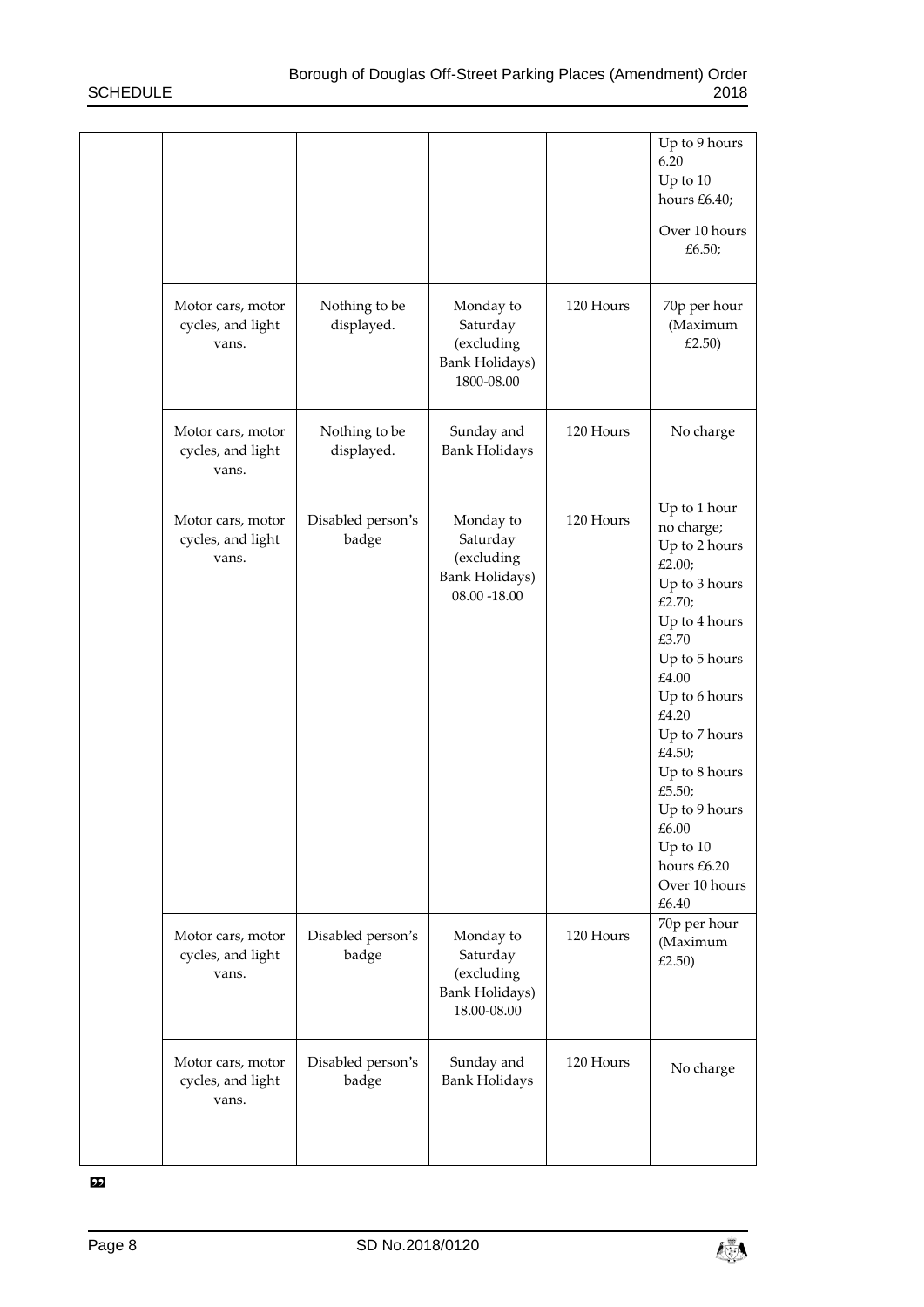## **5 Schedule 4 amended**

For the table in Schedule 4 substitute —

| ×.<br>٠. |  |
|----------|--|

| 1                                    | $\overline{2}$                              | 3                                                                                 | 4                                                                         | 5                                                                                                                                                                            | 6                                                                                                                                                                                                                                                                                              |
|--------------------------------------|---------------------------------------------|-----------------------------------------------------------------------------------|---------------------------------------------------------------------------|------------------------------------------------------------------------------------------------------------------------------------------------------------------------------|------------------------------------------------------------------------------------------------------------------------------------------------------------------------------------------------------------------------------------------------------------------------------------------------|
| Parking<br>Place                     | Permitted class of<br>vehicle               | Type of<br>authorisation to<br>be displayed                                       | Days and<br>hours of<br>operation                                         | Maximum<br>period of<br>waiting                                                                                                                                              | Scale of<br>charges                                                                                                                                                                                                                                                                            |
| Chester<br><b>Street Car</b><br>Park | Motor cars, motor<br>cycles, and light vans | Parking permit,<br>issued by the<br>Corporation, on<br>levels 7, 8 & 9            | Monday to<br>Friday<br>(excluding<br>Bank<br>Holidays)                    | 24 hours                                                                                                                                                                     | £1135.68 plus<br>VAT per<br>annum.                                                                                                                                                                                                                                                             |
|                                      |                                             | Pay and display<br>ticket on levels 1,<br>2, 3, 4, 5 & 6<br>Monday to<br>Saturday | Monday to<br>Friday<br>(excluding<br>Bank<br>Holidays)<br>$08.00 - 15.00$ | Levels $1, 2$ &<br>3<br>3 hours<br>between 08.00<br>and 15.00<br>4 hours for<br>persons<br>displaying a<br>disabled<br>person's<br>badge<br>Levels 4, 5 $&$<br>6<br>24 hours | Up to 1 hour<br>£2.00;<br>Up to 2 hours<br>£2.70;<br>Up to 3 hours<br>£3.70;<br>Up to 4 hours<br>£4.00<br>Up to 5 hours<br>£4.20<br>Up to 6 hours<br>£4.50;<br>Up to 7 hours<br>£5.50<br>Up to 8 hours<br>£6.00<br>Up to 9 hours<br>£6.20<br>Up to 10<br>hours £6.40<br>Over 10 hours<br>£6.50 |
|                                      |                                             |                                                                                   |                                                                           |                                                                                                                                                                              | Vehicles<br>displaying a<br>disabled<br>person's<br>badge and<br>parked within<br>a disabled<br>space: one<br>extra hour<br>free parking is<br>allowed after<br>the permitted<br>time.                                                                                                         |

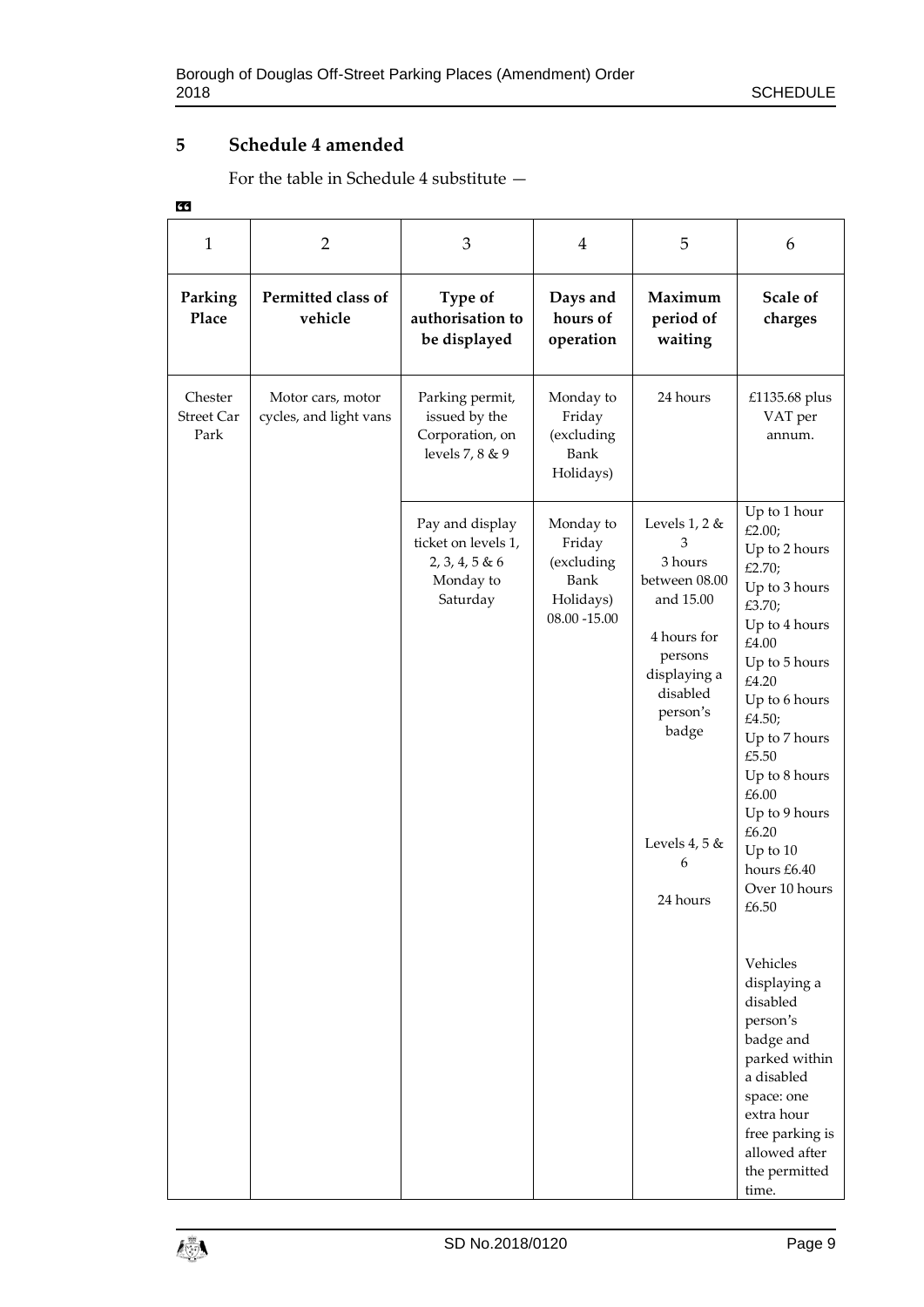|                                       |                                                 | Pay and display<br>ticket on levels 1,<br>2, 3, 4, 5, 6, 7, 8 &<br>9 on Saturdays | Saturdays<br>$08.00 - 18.00$                                               | 3 hours on<br>levels 1,2 & 3<br>24 hours on<br>levels 4, 5, 6,<br>7,8 & 9                                                       | £2.50                                                                                                                                                                                                                                                                  |
|---------------------------------------|-------------------------------------------------|-----------------------------------------------------------------------------------|----------------------------------------------------------------------------|---------------------------------------------------------------------------------------------------------------------------------|------------------------------------------------------------------------------------------------------------------------------------------------------------------------------------------------------------------------------------------------------------------------|
|                                       |                                                 | None                                                                              | Sunday,<br>Bank<br>Holidays<br>and<br>overnight<br>$(15.00)$ to<br>(08.00) | No limit                                                                                                                        | No charge                                                                                                                                                                                                                                                              |
| Drumgold<br><b>Street Car</b><br>park | Motor cars, motor<br>cycles, and light<br>vans. | Pay and display<br>ticket                                                         | All year                                                                   | 3 hours<br>4 hours for<br>persons<br>displaying a<br>disabled<br>person's<br>badge<br>(including the<br>one extra<br>hour free) | Up to 1 hour<br>£2.50;<br>Up to 2 hours<br>£3.00;<br>Up to 3 hours<br>£4.00;<br>Vehicles<br>displaying a<br>disabled<br>person's<br>badge and<br>parked within<br>a disabled<br>space: one<br>extra hour<br>free parking is<br>allowed after<br>the permitted<br>time. |

 $\overline{\mathbf{v}}$